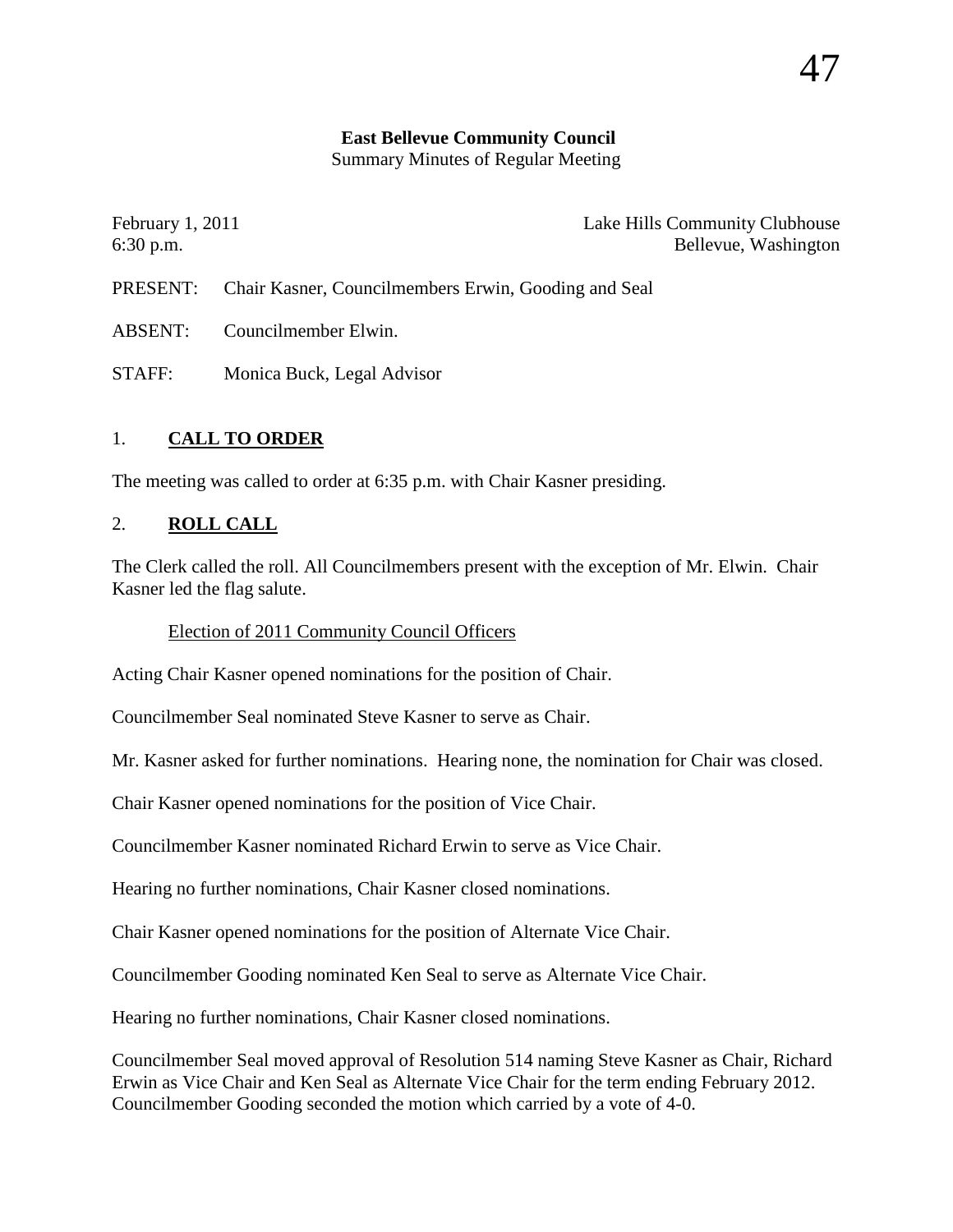Resolution 514 was adopted.

## 3. **COMMUNICATIONS - WRITTEN AND ORAL**:

Chair Kasner noted that, in Council's Desk Packet, Council will find a new page 82.1 that restores LUC 20.20.135, inadvertently deleted in the last update to the Land Use Code.

## 4. **APPROVAL OF AGENDA**

Councilmember Kasner requested the addition of discussion related to council absences under New Business.

Mr. Seal moved approval of the agenda as amended. Mr. Gooding seconded the motion which carried unanimously.

- 5. **PUBLIC HEARINGS:** None.
- 6. **RESOLUTIONS**: None.

#### 7. **REPORTS OF CITY COUNCIL, BOARDS, AND COMMISSIONS**: None.

- 8. **DEPARTMENT REPORTS**: None.
- 9. **COMMITTEE REPORTS**: None.

#### 10. **UNFINISHED BUSINESS**:

(a) Review & Update of Community Council Rules and Procedures

Monica Buck, Assistant City Attorney, provided an overview of proposed revisions to the Council's rules and procedures. She stated that there have been several amendments to the Land Use Code since its last update. There was Council discussion with Ms. Buck related to the proposed changes along with additional revisions requested by Council.

A draft rules and procedures resolution will return for Council consideration in March.

#### 11. **NEW BUSINESS**:

(a) Council Absences

Ms. Buck explained state law related to council absences. Basically, there are excused and unexcused absences. There is no process under current Community Council rules that establishes criteria as to what constitutes an excused versus unexcused absence. Under state law, if a councilmember has three consecutive unexcused absences he/she can be at risk for losing his/her seat by motion of the council.